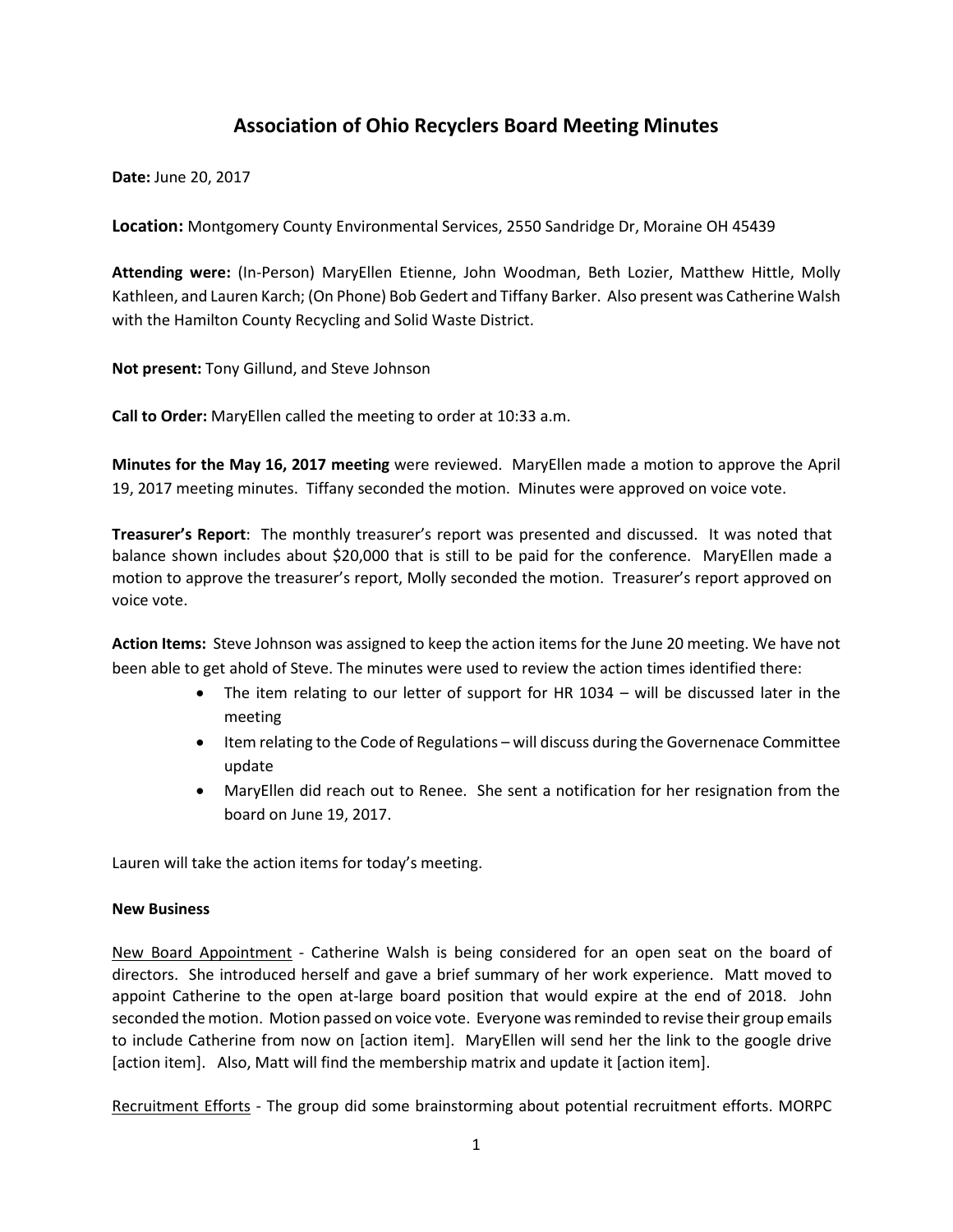and Rural Action were mentioned as potential groups to look for a new member. Geographic distribution should be considered as well as diversifying for different sectors – need to target businesses, end-users and there is one position reserved for special waste. Catherine mentioned Midwest Environmental Services as a potential special waste company. US Ecology and Veolia are other companies to be considered. Also, we need to find a new representative from Rumpke since Steve no longer works there. Zero waste companies could be considered as well, such as Honda. Kimble, Phoenix, Axiom, conservancy districts and soil and water agencies were mentioned, too. A conference call will be scheduled to discuss this further and divvy up the list for people to contact [action item] MaryEllen and John will create a spreadsheet of potential recruits [action item].

Meeting Schedule - The group discussed having every other month to be a conference call for the time being in lieu of meeting face to face. August could be the first one. Matt will draft up a meeting schedule with locations and send it out to the Board members [action item]. We will plan on going up to Lorain in the late spring when its warmer. Lauren will put the meeting schedule on the website [action item].

Annual Membership Meeting **-** The organization needs to hold an annual membership meeting. It was suggested that we should provide food and organize a speaker to present for the meeting. Having a tour be a part of the membership meetings was suggested as well. It was agreed that the December meeting would be a good time to do a speaker/lunch membership meeting with the State Library of Ohio being a potential location.

## **Committee Updates**

Communications and Programming - The contents for the next quarterly newsletter were discussed. The quarterly schedule would mean the newsletter should be sent out in July. Announcing our new board member, a recap of the conference, and announcing recruitment for other board positions are all topics to include. Bob will check to see what NRC webinars are coming that could be include [action item]. Beth asked if would be appropriate to use the newsletter to invite volunteers to help with recycling and organics collection at the Dublin Irish Festival. It was suggested to include a member highlight for the city along with the details for who to contact to sing up for volunteering. Beth will draft something up and send it [action item]. The OMMAC description was not included in the first newsletter so we can include it this time.

There was some discussion about having social events. It was suggested we leverage support through other environmentally themed meet-ups like Green Drinks in Columbus and JAM in the Cincinnati/Dayton areas. This was discussed last year and it had been proposed that the group could buy appetizers for social events. MaryEllen will send a formal proposal for this after doing some research [action item].

Events/Conference Committee - There was a debriefing session on the conference. One thing that made the planning for this conference was the limited time for planning prior to the conference date. Also, it is important not limit the conference organizers to the leadership in the different organizations, but to include whoever is able to assist in development of the conference. The timing of the conference was discussed, with general agreement that the Fall is a better time of year for conference. Also, having he conference after July 1 makes it easier to get the EPA grant sponsorship. It would be a good idea to get the MOU drafted and signed by the end of the winter to start planning for a Partner's conference in